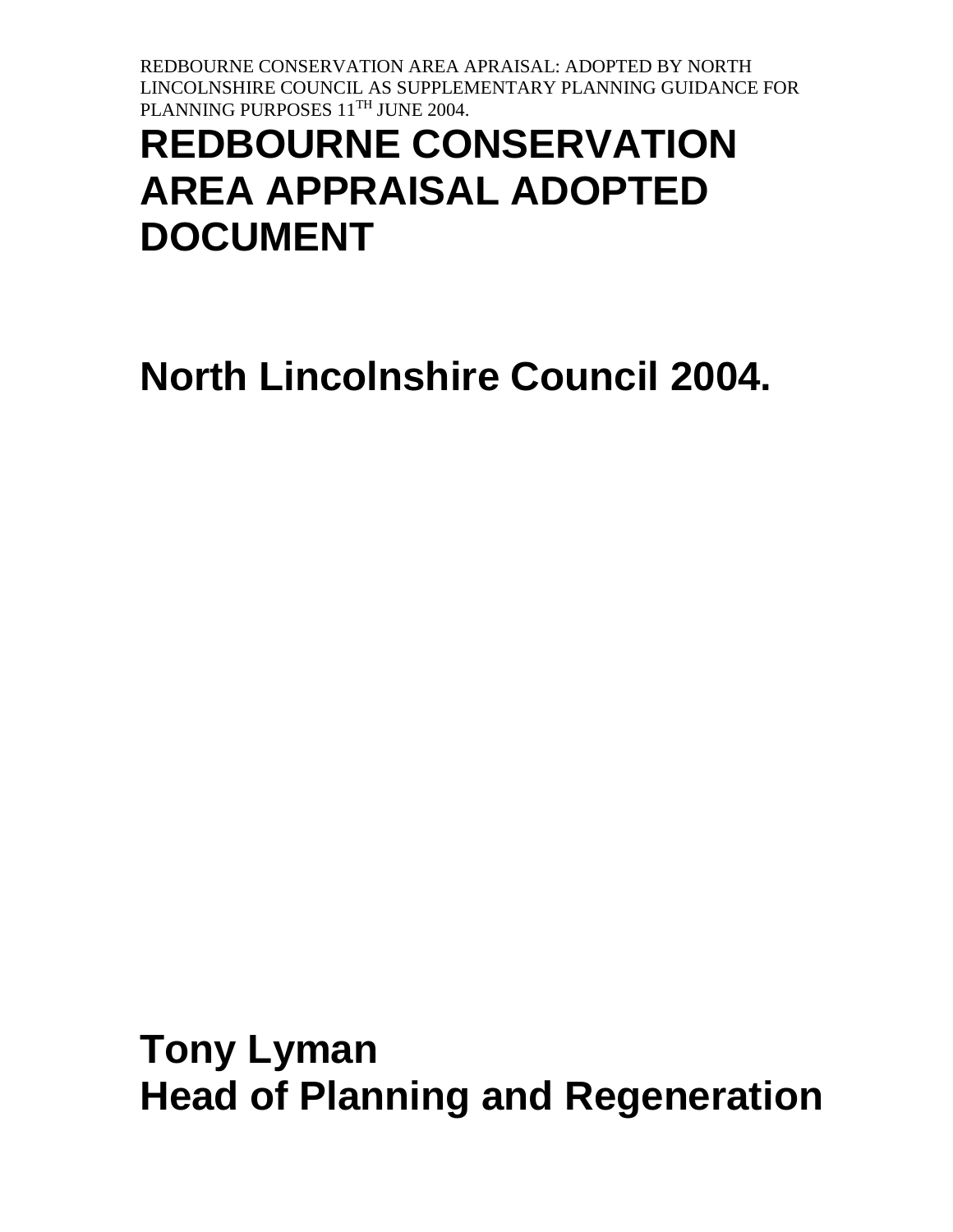#### **Contents**

- 1 Introduction
- 2 Legislative background
- 3 Location and landscape setting
	- 3.1 Location
	- 3.2 Landscape setting
	- 3.3 Geology and buildings materials
- 4 History and development
	- 4.1 History
	- 4.2 Archaeology
- 5 Character of the conservation area
	- 5.1 Plan form
	- 5.2 Activity/uses
	- 5.3 Open space/trees/vistas
	- 5.4 Architecture and Building Materials
	- 5.5 Listed buildings and Buildings of Townscape Merit
	- 5.6 Other features of interest
- 6 Problems and Pressure
	- 6.1 General
	- 6.2 Buildings at Risk
	- 6.3 New development
	- 6.4 Alterations and extensions to historic buildings
	- 6.5 Street Audit
	- 6.6 Trees
- 7 Recommendations
	- 7.1 General
	- 7.2 Preservation, enhancement and reinstatement of architectural quality
	- 7.3 Environmental and street improvements
	- 7.4 Trees
	- 7.5 Boundary review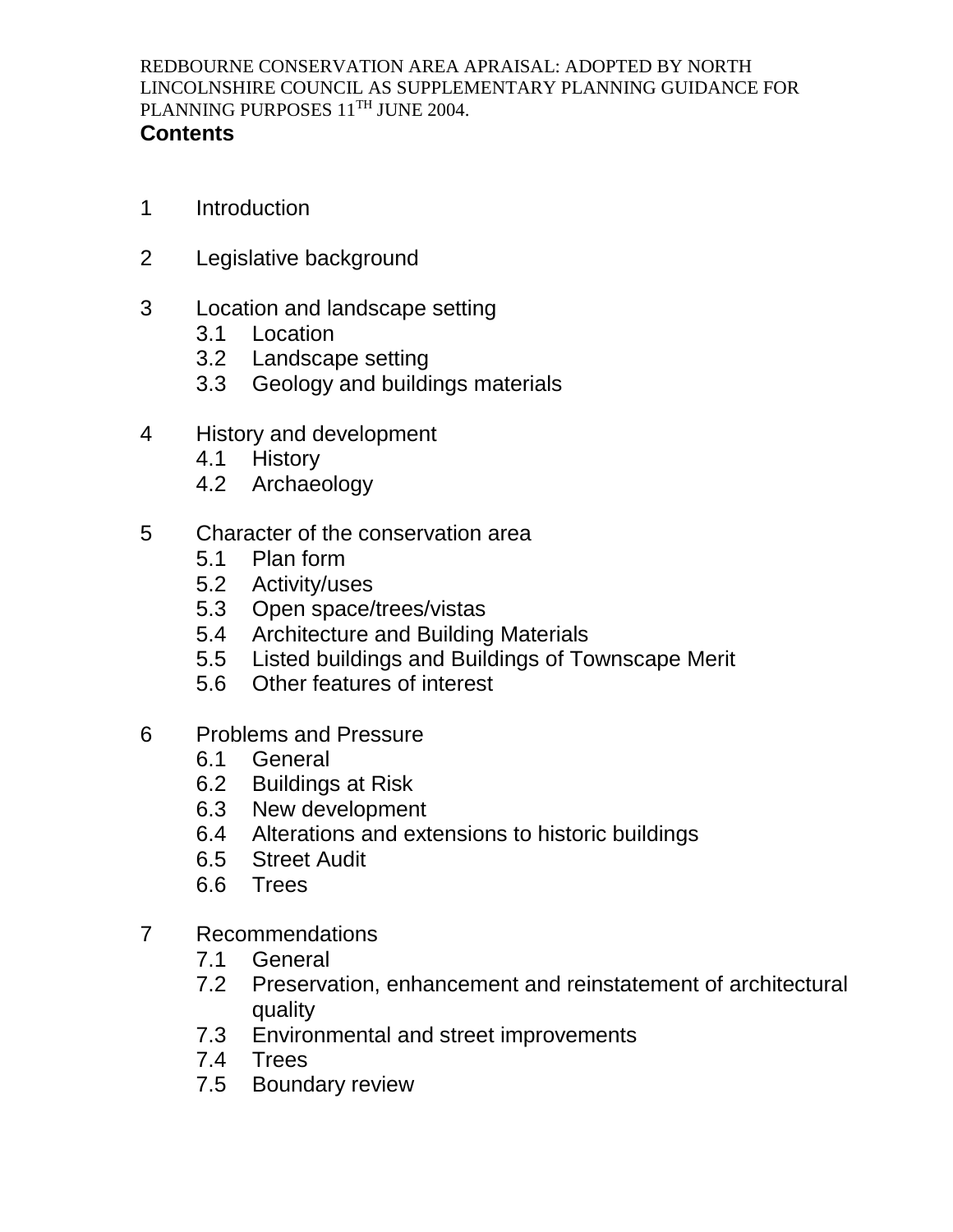7.6 Article 4 Direction

# **Maps**

Map showing the conservation area boundary; Listed Buildings; Buildings of Townscape Merit and other features of the conservation area.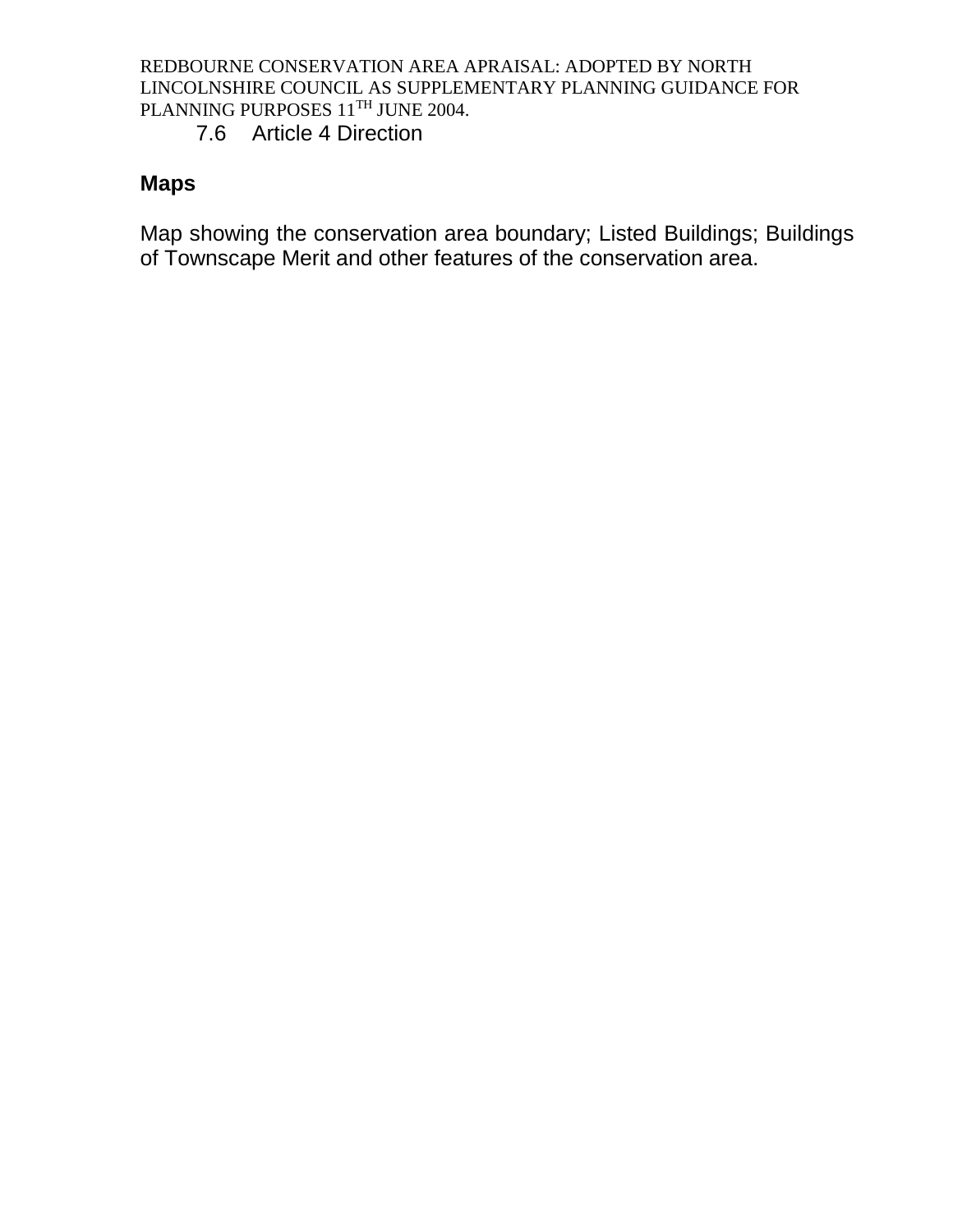#### **1 INTRODUCTION**

Redbourne is a small village to the south of Scunthorpe. It is an attractive historic settlement, set in woodland, and surrounded by farmland with distant views over large open fields. In the centre is a wide green with a stream and pond providing the visual focus to the whole village. It contains all the elements of a typical English agricultural village: church, school, public house, manor house, farmhouse, farm buildings and worker' cottages. The buildings are generously spaced providing them with large gardens, many containing important, mature trees.

This appraisal provides an assessment of the special interest, both architectural and historical, of Redbourne. The history of the village, and its present character and appearance are described; its problems are analysed, and an number of recommendations put which have been the subject of a full public consultation.

The contents of this document together with that of a sister document constitute Supplementary Planning Guidance with respect to the character and appearance of the conservation area. They will therefore be a material consideration when determining applications for development, defending appeals or proposing works for the preservation or enhancement of the area. Both documents will therefore be a useful source of information for owners, agents, applicants and members of the public who live or work in Redbourne.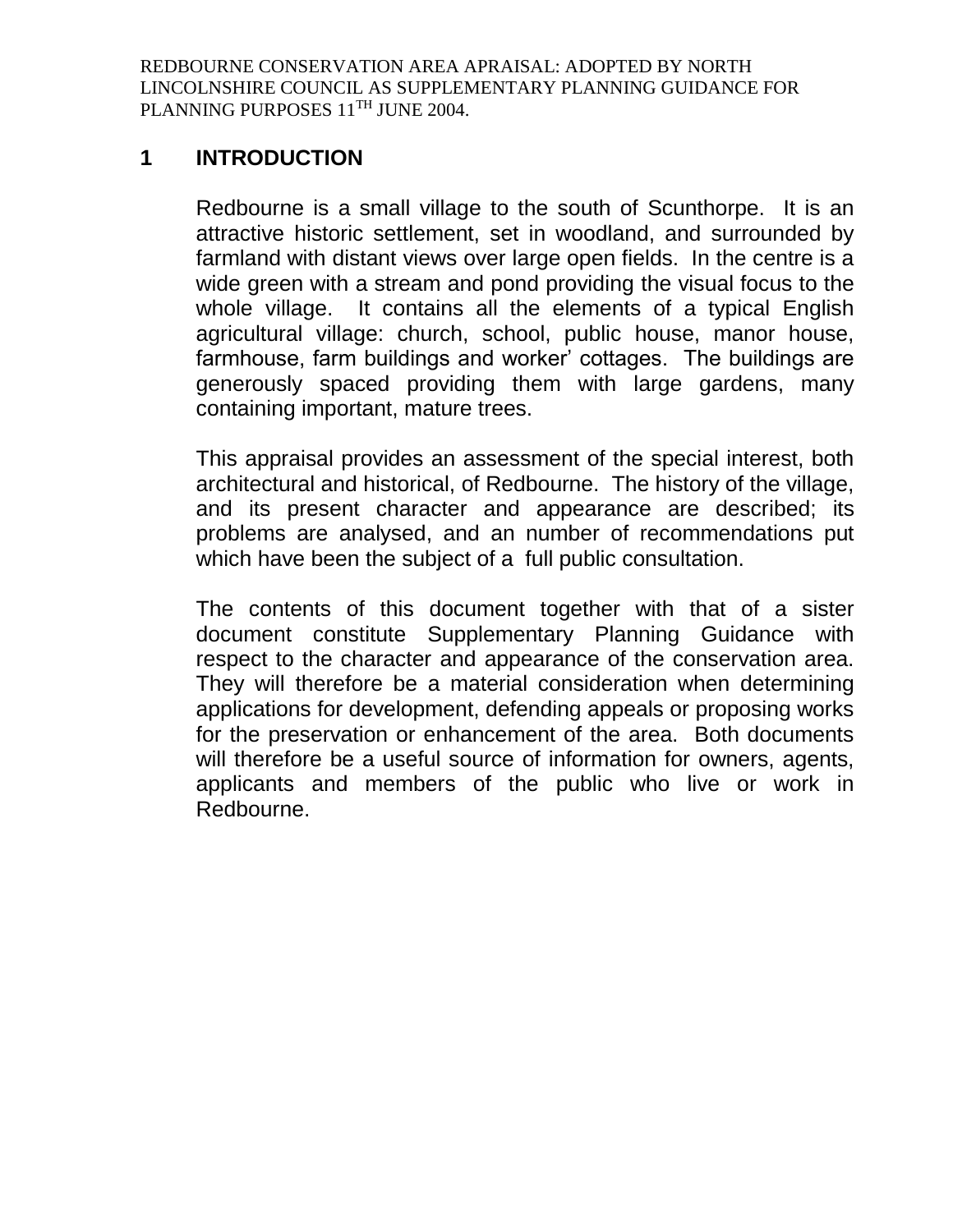# **2 LEGISLATIVE BACKGROUND**

The conservation area was designated in August 1985 and covers the historic village core but excludes the more recent residential developments on the peripheries.

A conservation area is *an area of special architectural or historic interest the character or appearance of which it is desirable to preserve or enhance* (section 69 of the Planning (Listed Buildings and Conservation Areas) Act 1990). The Council is obliged by section 71 of the same Act *to formulate and publish proposals for the preservation and enhancement of any parts of their area, which are conservation areas,* and this appraisal fulfils this statutory duty. In making decisions on future development within a conservation area, the Council must *pay attention to the desirability of preserving or enhancing the character or appearance of the area* (section 72 of the Act). This should ensure that harmful change is not allowed, although some changes, normally not requiring planning permission (known as permitted development rights) can continue to erode the special interest of the conservation area. These rights, which affect dwelling houses, can be controlled by the serving of an Article 4 Direction which enables the Council to require a planning permission for minor alterations such as replacement of windows and doors.

# **3 LOCATION AND LANDSCAPE SETTING**

#### **3.1 Location**

Redbourne is located a couple of miles south of Hibaldstow and is sandwiched between the area's two distinctive north-south routes, Ermine Street to its west and the River Ancholme to its east.

# **3.2 Landscape setting**

The village is located on the dip slope of the eastern escarpment of the limestone ridge, called the Lincolnshire Edge, which lies on a north-south alignment. The topography of the area is relatively flat with a few gentle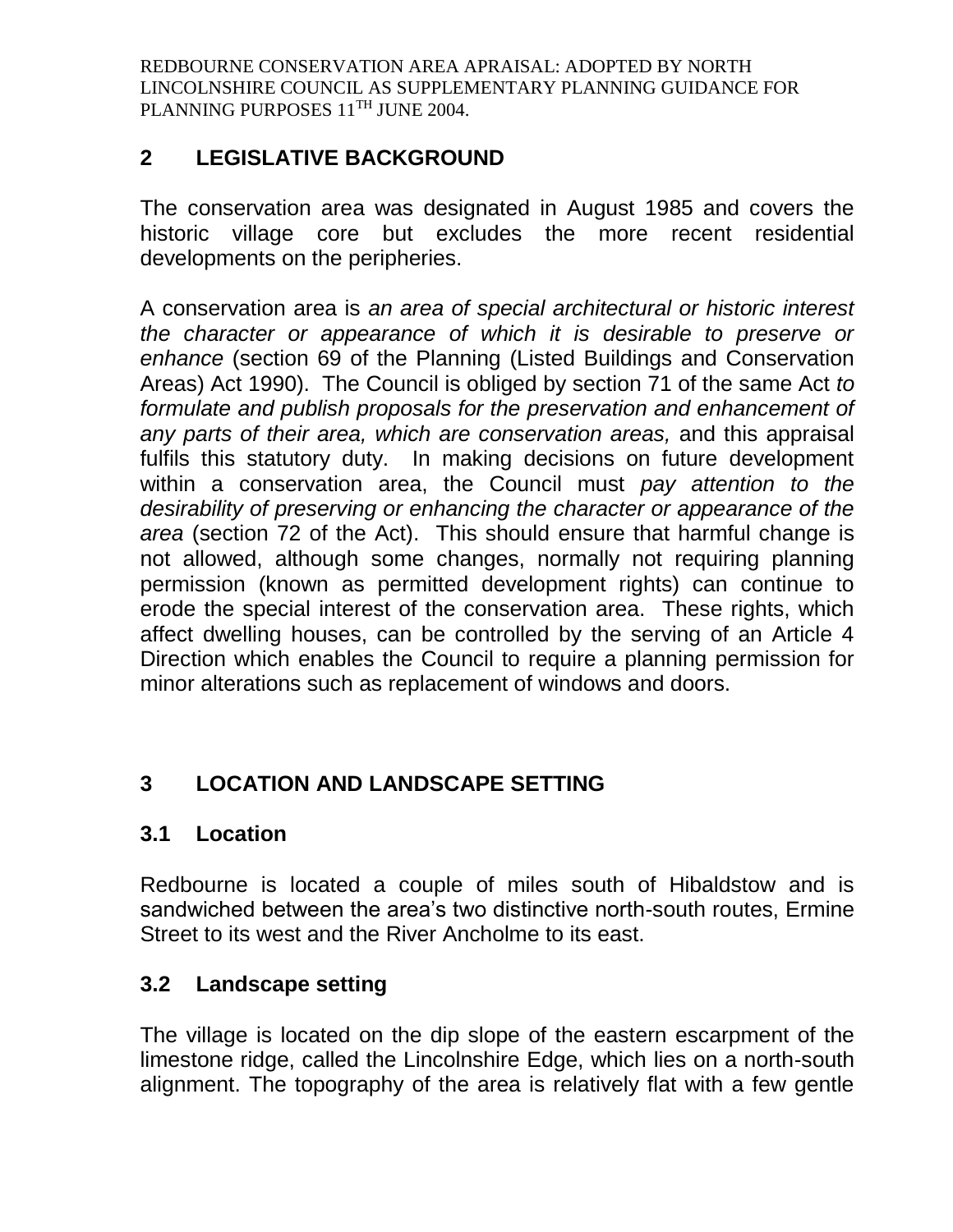undulations. The area surrounding Redbourne is characterised by large, flat, open fields subdivided by drainage ditches and a few remnants of hedges and small woods. The open nature of the countryside provides distant views to and from the village. Like many other villages in this area Redbourne is set within a mature wood, and in the views across the surrounding countryside its presence goes unnoticed although glimpses of the buildings, particularly the church tower, can be seen. The historic parkland of the Redbourne Estate abuts the southeast corner of the village providing a pronounced change in landscape. The park is a typical example of 18<sup>th</sup> century English picturesque landscape with open grazed grassland, with mature sparsely spaced trees and strategically located woods to close views and create a naturalist effect.

# **3.3 Geology and building materials**

The geology of Lincolnshire provides a number of different stone and clays suitable for building stone and for marking bricks. The limestone ridge, which runs through this part of the County, is composed of Inferior Oolite or Lincolnshire Limestone, which is variable in quality, but is used in this area for building stone. Generally, in Lincolnshire, bricks started to be used as the stock building material at the beginning of the  $18<sup>th</sup>$  century. There is good evidence however, of brick making and usage in areas close to or having good communication links with the Humber Estuary well prior to this date and close by Brigg and Barton were the local brick making centres in the area. Clay was also used in the manufacture of roof materials and red clay pantiles predominate in this area although after 1848 large quantities of Welsh slate were imported into the area by rail. Again the links to the Humber suggest a reason for some Welsh slate prior to this date and for the use of Cumberland green slate.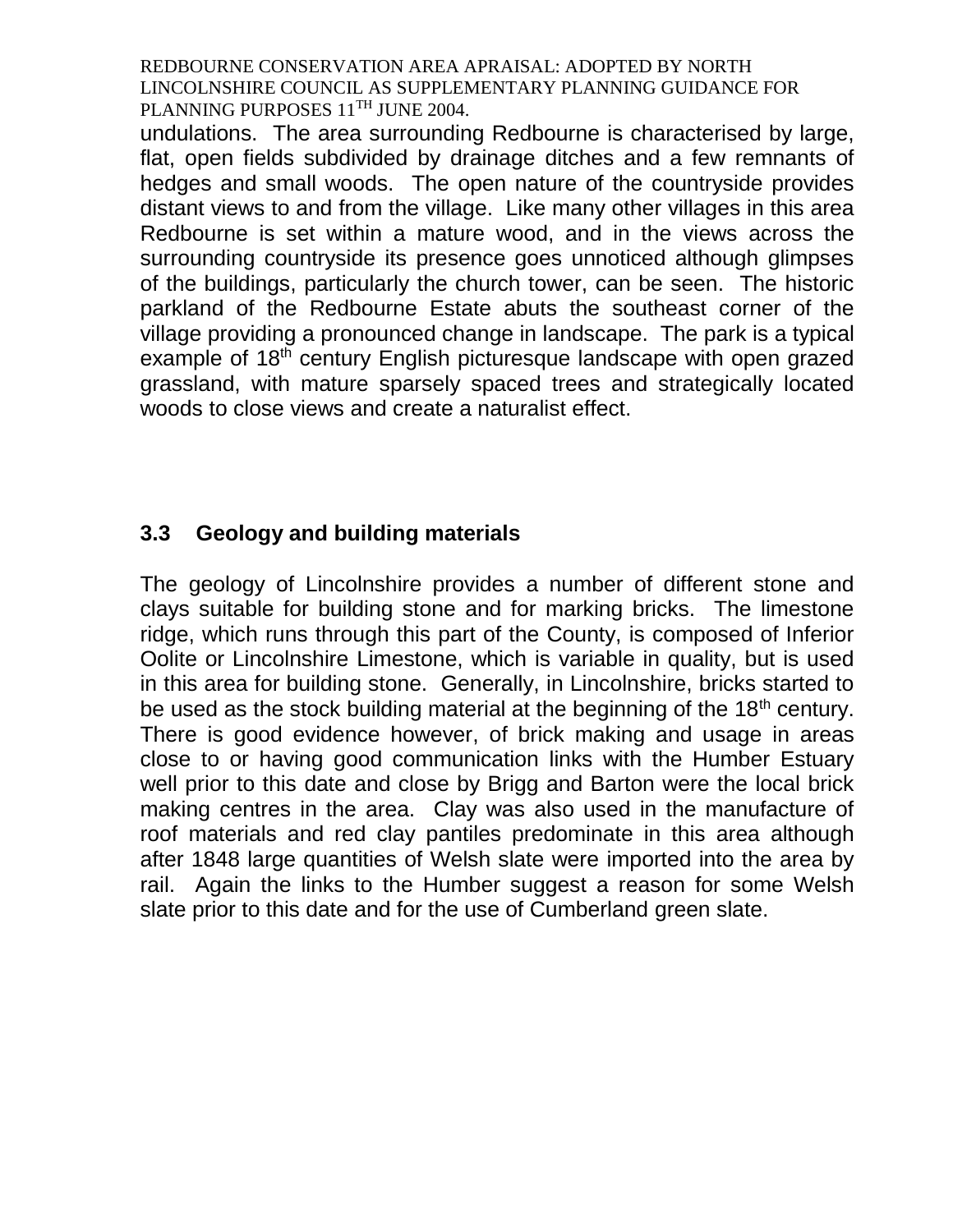# **4 HISTORY AND DEVELOPMENT**

## **4.1 History**

The name Redbourne is derived from the Old English Name *Hredburna* meaning *reedy burn*, a reference to the stream running through the village. There was clearly an early settlement on the site as shown by the remains of the Castle Motte and Bailey at the end of School Lane. The castle was owned in the  $14<sup>th</sup>$  century of Sir Gerald Sothill who is buried in the church and is depicted as a knight in armour on the Millennium sign in the centre of the village. Further evidence of the  $14<sup>th</sup>$  and  $15<sup>th</sup>$  century occupation is found in the Church of St Andrews, which has fabric dating from this period.

There is little existing evidence of building work in the period between the  $15<sup>th</sup>$  and  $18<sup>th</sup>$  centuries except for some  $17<sup>th</sup>$  century work in Brook Cottage, The Manor and the Old Vicarage. During the initial occupation of the village buildings were therefore clustered around the Church and Castle on the south side of School Lane.

Many of the historic buildings, which are found in the village today, date from the 18<sup>th</sup> and 19<sup>th</sup> centuries. The expansion of Redbourne during this period is directly linked to the construction of Redbourne Hall and the development of its estate. The Hall was built in the early 18<sup>th</sup> century for the Carter Family. The house was extended in the second half of 18<sup>th</sup> century by the then owner the Rev Robert Carter Thelwall. On the death of her father Charlotte Carter – Thelwall inherited the estate. In 1791 she married Lord William Beauclerk who became the 8<sup>th</sup> Duke of St Albans. The estate remained in the ownership of the Dukes of St Albans until 1917. Evidence of the estate ownership in the village is found in the two facing pairs of pedimented Georgian cottages on the northern end of the High Street. These buildings not only have architectural similarities to buildings on the estate but one of the pairs is called St Albans Cottages and has a painted coat of arms of the Duke of St Albans on the front elevation.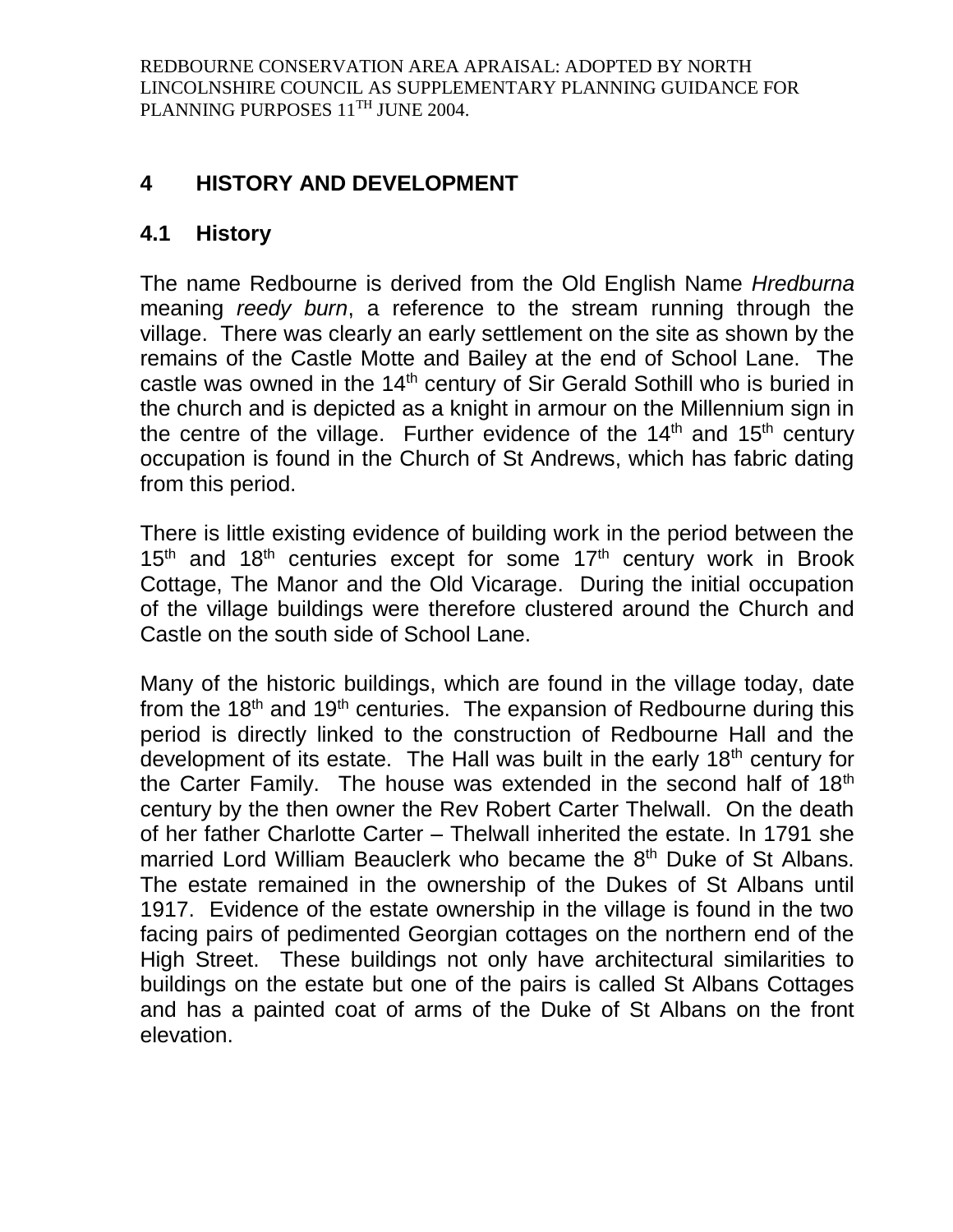Improvements to agricultural methods in the  $18<sup>th</sup>$  and  $19<sup>th</sup>$  century brought the village prosperity and two large farms were established, one connected with the Manor House and the second at Southfields.

The 1905 map shows the houses and village structure much as it can be seen today but with a couple of fundamental changes. A new section of road has been added through the centre of Redbourne, and although it entailed the demolition of a couple of historic buildings such as the old post office, the creation of a village green benefited the appearance of the village. The small hamlet of Little Redbourne has all but disappeared save for three stone houses to be replaced by new housing development, joining it to the main village of Redbourne.

In the last few years the expansion of Redbourne has been rapid and intensive with new cul-de-sacs to the north, east, and south. The number of houses in the village as a whole has almost doubled although the area covered by the village has not expanded significantly into the surrounding countryside.

# **4.2 Archaeology**

Redbourne is located close to Ermine Street which was built by Roman soldiers in the mid  $1<sup>st</sup>$  century AD. Ermine Street is one of the finest stretches of Roman road in the country and connected Lincoln to the Humber. However, there is no evidence that Redbourne has any Roman origins.

The 1905 OS map shows earthworks related to the castle motte and bailey at the eastern boundary of the village. A 1960s bungalow now occupies the site but the earthwork mounds are still in evidence although impart overgrown with woodland.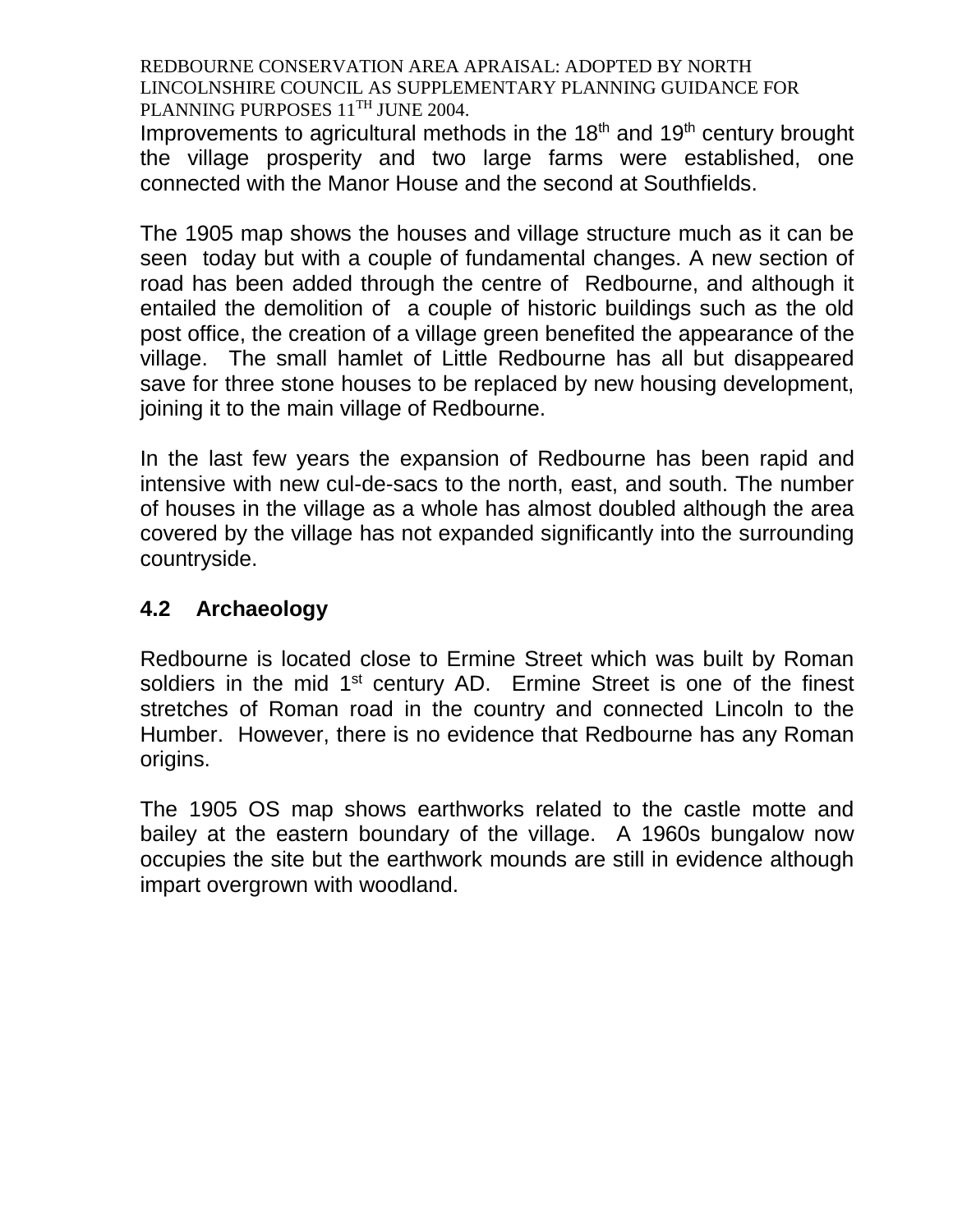# **5 CHARACTER OF THE CONSERVATION AREA**

# **5.1 Plan Form**

Redbourne is a nucleated village centred on a green dissected by the gently curving through road which runs in a south-west to north-east direction. Historically Redbourne was a more linear settlement but the change in the road layout in the 1960's altered the morphology of the whole village. A new stretch of road was added thorough the a field in the centre of Redbourne and the area left between the two roads after the road building became the green, with some new housing on its eastern perimeter. Prior to the road changes the majority of properties were located in what is now the northern section of the village around the junction of the main street with School Lane and Beck Lane. However more recently the village has expanded in a southerly direction and the green now forms the central focus.

The Hibaldstow road is the only through route, and is crossed at its north end by School Lane and Beck Lane which follow the line of the brook flowing from west to east. These lanes are short track-like roads, terminating in dead ends with fields beyond. Vicarage Lane is another such track running eastwards from the southern end of the green and parallel with School Lane to its north.

The topography within the village is relatively flat with just a slight incline towards the north.

Residential properties are either semi-detached or detached buildings set in generous plots giving the village a spacious rural quality. The early  $18<sup>th</sup>$ century vernacular buildings such as St Albans Cottages and its matching pair opposite as well as the two listed cottages in Beck Lane are located with their front building line on the highway. However the grandeur houses and later 19<sup>th</sup> century cottages are set back from the road and have both front and rear gardens.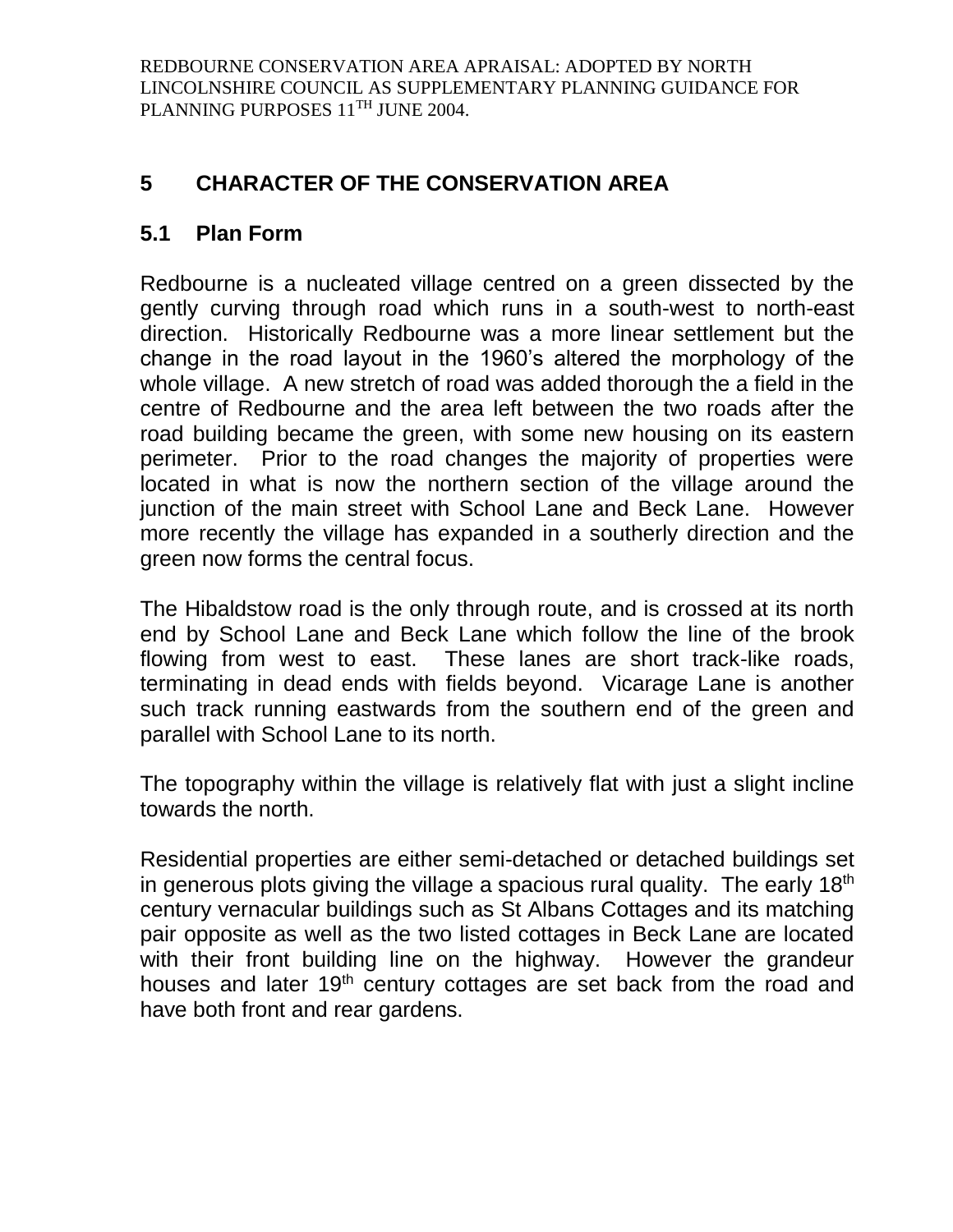# **5.2 Activity / uses**

Historically, Redbourne was an agriculturally based village and the activities associated with its early development are still very much in evidence today, with two working farms located next to Southfield House and the Manor House. The school and church are no longer in their original use; the school having been converted into a house and the Church is closed and has been in the care of the Redundant Churches Fund since 1978. One other public building of note, which continues in its original use, is the Red Lion Public House, an 18<sup>th</sup> century coaching inn. The rest of the village is residential with accommodation being provided in small in modestly sized detached and semi-detached houses and cottages.

# **5.3 Open space/trees/vistas**

As a sparsely populated rural village the spaces between the buildings have a major impact on the character and appearance of Redbourne. The majority of these spaces are heavily wooded giving the village a rural woodland character where buildings play a more subsidiary role in the streetscape.

At the heart of Redbourne lies the village green. A relatively recent feature of the village, it arose from a road diversion and is planted with trees such as silver birches, yet to reach maturity. The Green is surrounded by roads and to its north the brook broadens out into small ponds contained by brick walls with small bridges giving access to the properties beyond. At the end of Beck Lane the brook again becomes a picturesque pond. The water attracts a selection of wildlife with the many ducks providing interest and vitality.

A further area of open amenity space is found in the grounds of the churchyard. This grassed area provides the village with recreational space and is used as a tennis court and football pitch. There are also swings and climbing frames. The importance of recreational use of this space is identified and protected by a policy in the Local Plan.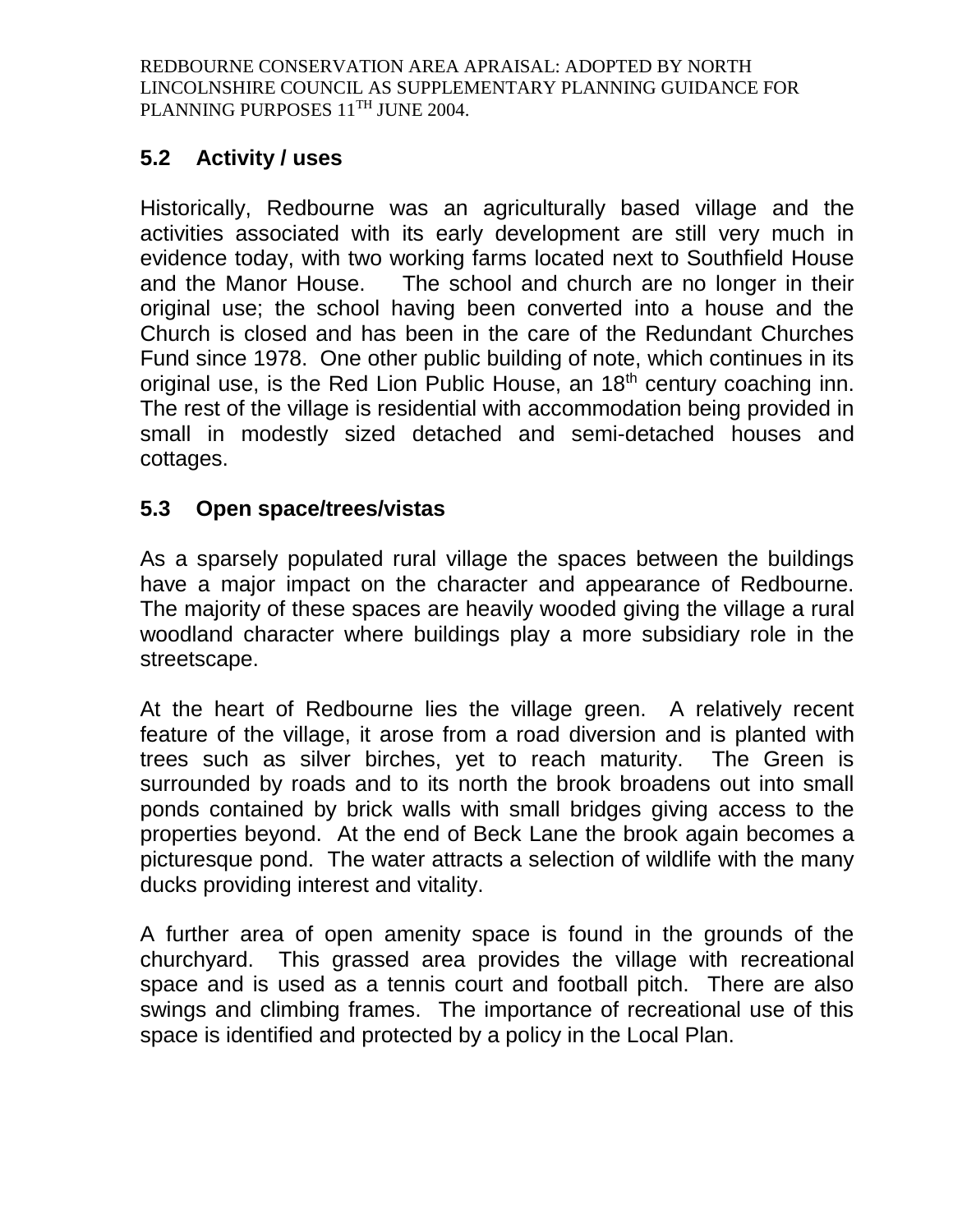The private gardens of the village have a significant impact on the overall environment of the village. As buildings tend to be set back from the road in large plots, generous and heavily planted gardens reinforcing the sense of the wooded rural idyll. Trees are used to give a more formal structure to the landscape, and trees frame the approach into the village from the south. Of particular note is the distinctive group in front of Southfield House. In the churchyard an avenue of yew trees line the path, which not only gives a boundary to the path, but also perform a symbolic function.

Although most of the farmland is found outside the village boundary there are two small orchards inside Redbourne and close to each other at Manor and Southfields Farm. These are open fields with small fruit trees, which give a sense of space in the centre of the village and a visual break from the heavily wooded surroundings.

As Redbourne is a compact village with dense planting there are few significant vistas. The more open nature of the village green area and High Street provides views to the surrounding buildings, including most significantly the Red Lion Public House, the Old Smithy and Park View bungalow. The tower of the church, due to its significant height, is the most prominent landmark and it can be seen from various standpoints in and around the village. The best view of the tower is obtained when entering the village from Hibaldstow.

Towards the periphery of the village, where the woodland begin to thin out, the surrounding open farmland is revealed with its wide open views. These make a marked contrast to the inward looking heart of the settlement.

# **5.4 Architecture and building materials**

Redbourne is composed of a variety of buildings of different sizes, architectural styles, and building materials. There are the small 18<sup>th</sup> century vernacular two storey cottages built of limestone, with sliding Yorkshire sash windows and pantiled roofs. The grander houses of the Manor and Southfield House are more architectural set- pieces in the Georgian style. The Gothic revival style is adopted as appropriate for the limestone Church and School. The improvements in communication and transport influence the late  $19<sup>th</sup>/early$   $20<sup>th</sup>$  century cottages, which are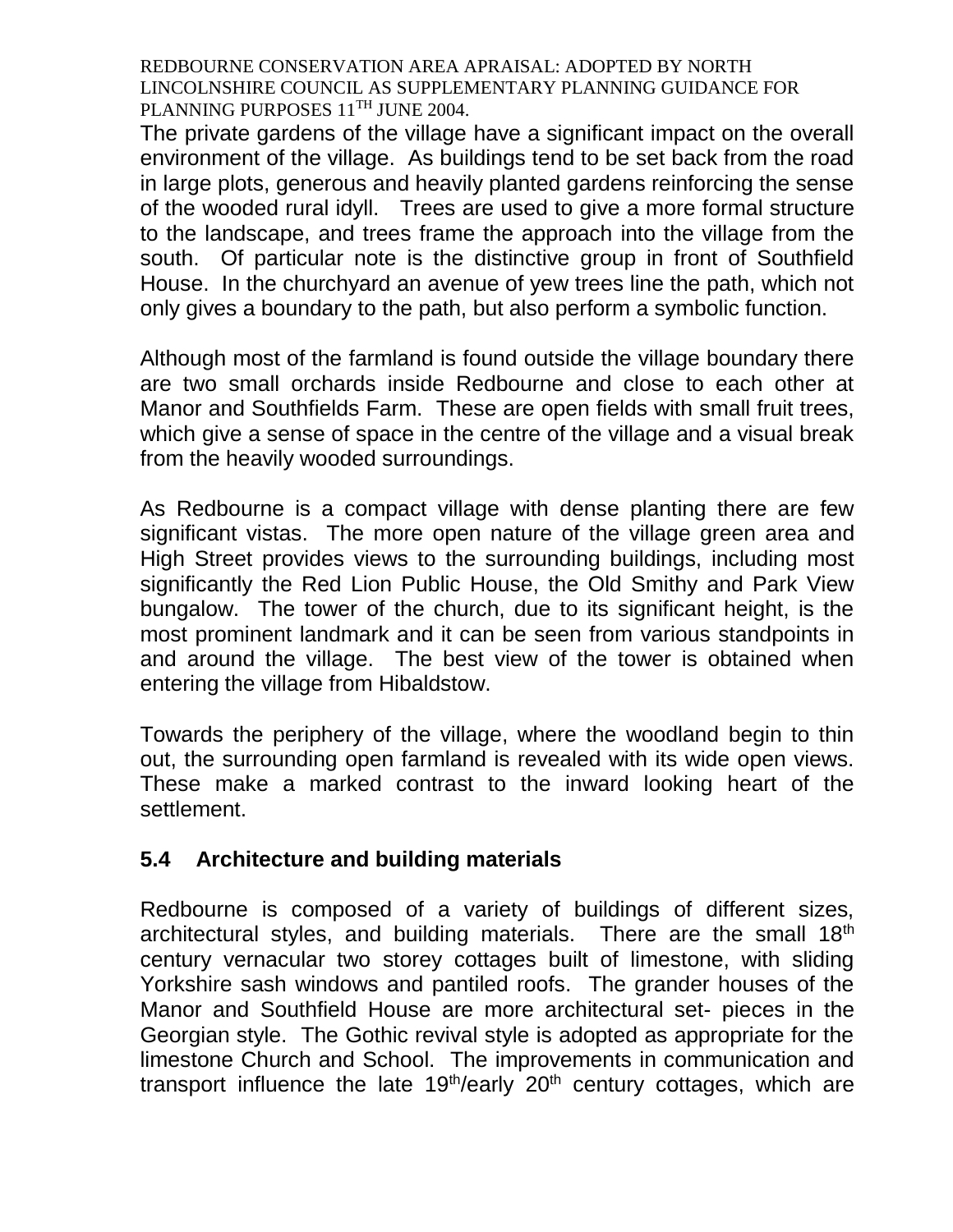pattern book type, built of brick with slate roofs. The agricultural buildings are built of a combination of local stone and imported brick but follow local designs with the Manor Farm having an E- shaped plan. By the 1960's the houses lose any sense of local identity in their design. Likewise in the most recent development, although more local materials such as dark red/brown bricks and clay pantiles are employed, they are built to a national standard house type, which lacks any sense of local distinctiveness.

The main concentration of historic buildings is along Beck Lane and School Lane and the northern section of High Street. The Manor Farm and Southfield Farm have more expansive grounds and are positioned roughly at the north and south of the Green. The mid  $20<sup>th</sup>$  century development is found around the eastern perimeter of the green and turns the corner into Vicarage Lane.

The most important building is undoubtedly St Andrews Church, which is grade I listed. This historic building represents both the architectural and historic origins of the village. The formal approach to the Church is from School Lane through an iron gate flanked by railings set into a low wall, and an avenue of large yew trees borders the path through the churchyard. Although it has  $14<sup>th</sup>$  and  $15<sup>th</sup>$  century origins the bulk of the existing building is 18<sup>th</sup> century and has a restrained Georgian Gothic style. It is constructed of a mixture of squared and coursed rubble limestone with ashlar dressings. The building has a distinctive skyline with coped embattled parapets and crocketed pinnacles and its tall square 90-foot tower (originally it had spire).

The Gothic architectural form is continued in the Old School House, of 1840 with alterations dated on a tablet to 1891. It is approached via a stone archway and bridge over the Brook. The building is constructed of dressed limestone with prominent gables and pointed mullioned windows with hood mouldings. A more ornate form of Gothic is found is the Georgian Brook Cottage, which has a picturesque "Gothick Style".

The Red Lion Public House facing the Green is now both the geographical and social focus of the village. Its origins as an 18th century coaching inn are evident in the rear stable wing accessed by the archway. The original brick building was refaced in the early  $20<sup>th</sup>$  century by the new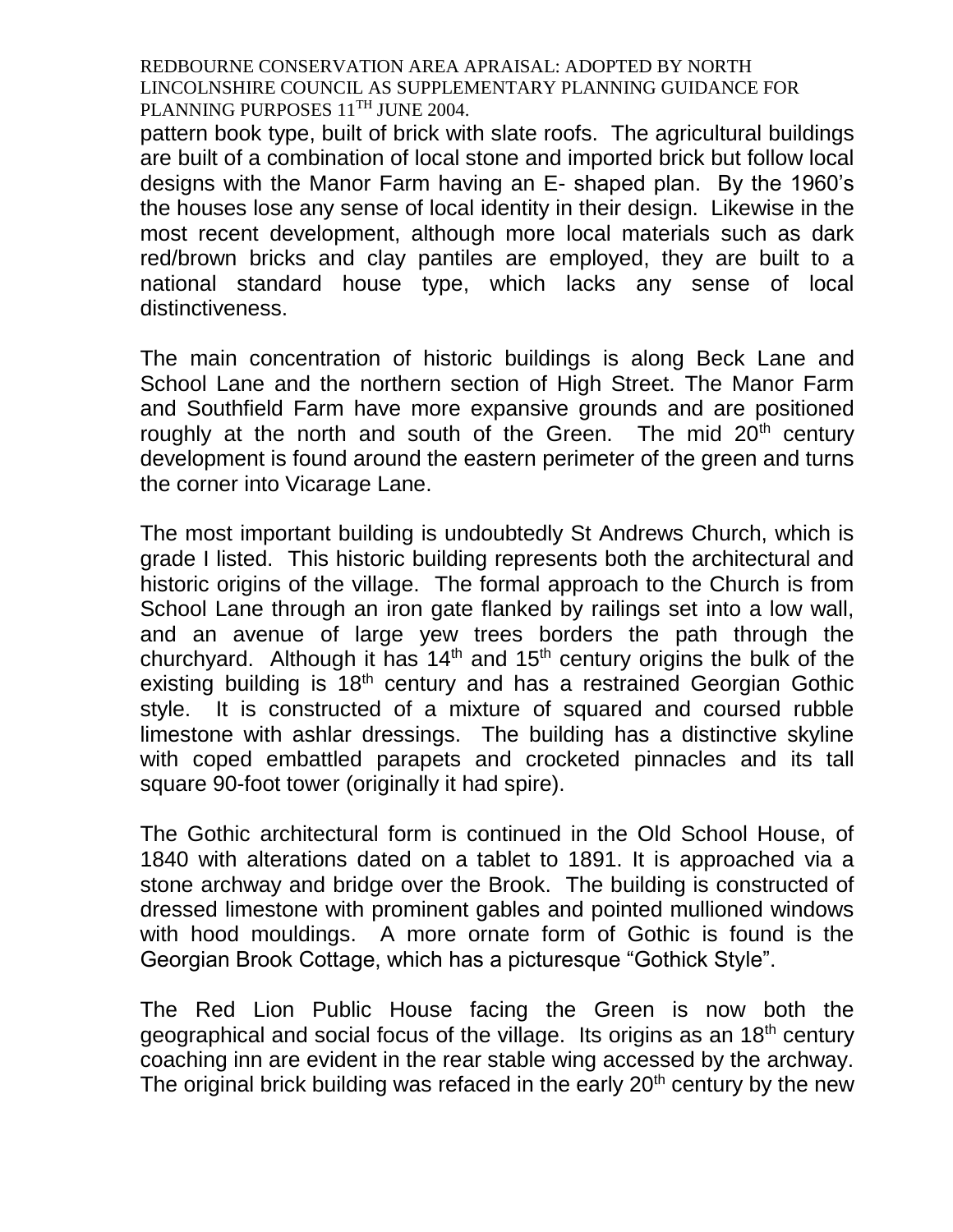owner Squire Charlesworth in a Tudor style created by the combination of white render and applied timber boarding. An adjunct to the pub is the old fire station, containing an old fire engine, and this building has been similarly refaced. The bell turret, containing a bell dated 1733, is a prominent feature silhouetted against the skyline.

Another prominent building facing the Green is the Old Smithy at the northeast corner. This unusual temple type structure has an open timber columned portico surmounted by a pediment. The rearing horse on the roof and the brick paving on the floor are clues to its more humble purpose. The interior still houses the hearths, flues and troughs used in the shoeing process and a seating area have been added.

The village has three large houses, the Manor House, Southfields House and the Old Vicarage, all of which are listed grade II.

The Manor House is an  $18<sup>th</sup>$  century limestone house with some  $19<sup>th</sup>$ century alterations including the addition of an extra brick faced storey. In the curtilage is a very complete  $19<sup>th</sup>$  century farm complex composed of a limestone barn with brick dressings, a brick stable block, and open sheds with cast iron columns as roof supports. These buildings area still in agricultural use and are well maintained with distinctive maroon and black paintwork.

Southfields House is a square, two storey late Georgian farmhouse. It is constructed of squared limestone with tooled ashlar dressings, slate hipped roof and six light double hung sashes. The building has a elegant classical appearance. Unfortunately the historic farm buildings associated with the house have been lost and replaced with modern sheds, which are excluded from the conservation area.

The Old Vicarage has  $17<sup>th</sup>$  century origins, but was reworked in the  $19<sup>th</sup>$ century by the architect James Fowler who also added the coach house/stable. As with the Manor House it was originally constructed in limestone and most of the later changes are in brick.

In the northern section of the village interspersed between these grand houses are vernacular cottages of 18<sup>th</sup> century and the turn of the century. In Beck Lane there are two examples of the  $18<sup>th</sup>$  century cottages, which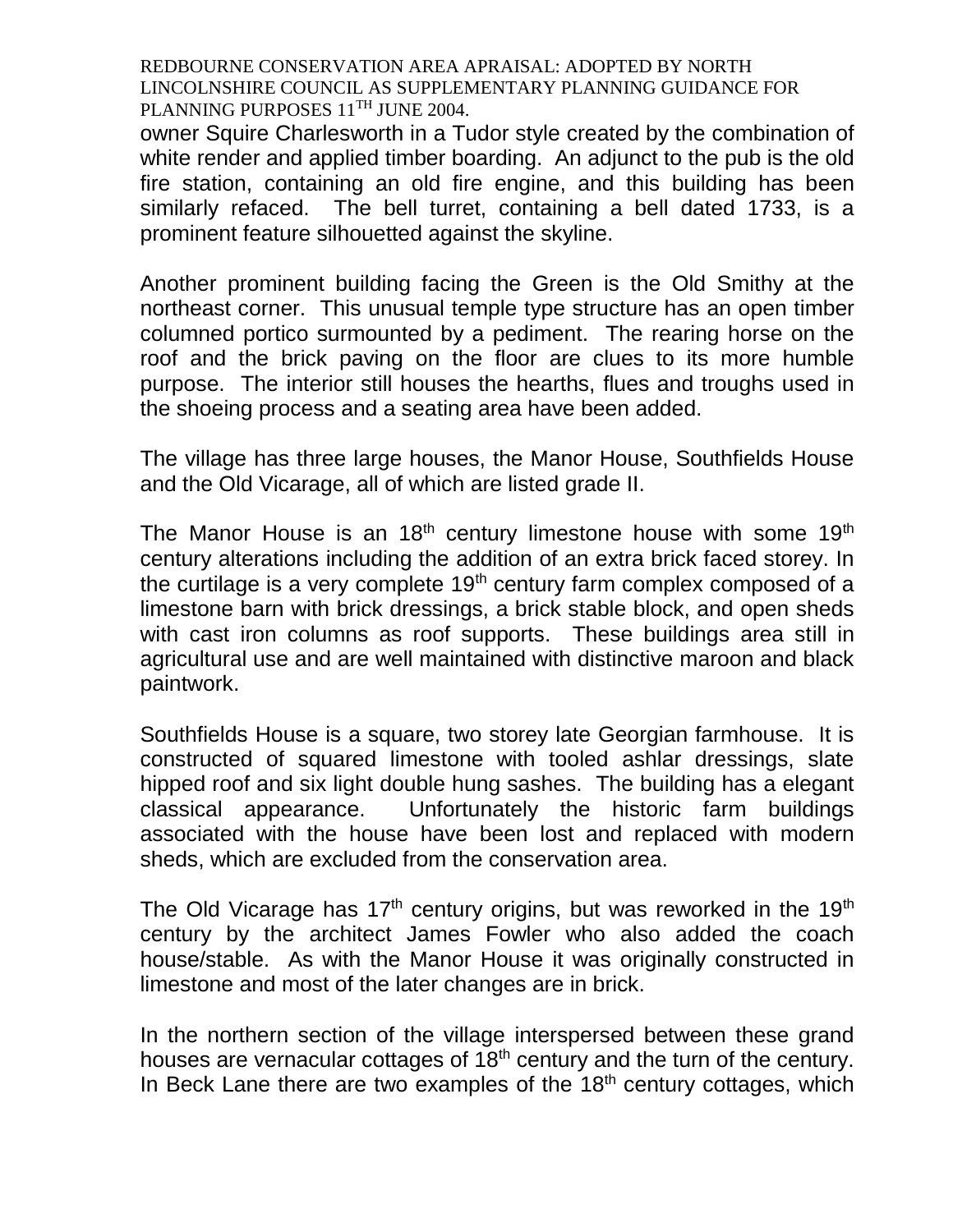are built, in the local vernacular style using coursed limestone rubble with sideways-sliding Yorkshire sash windows (both have modern replacements) and pantiled roofs. Another such cottage is Vicarage Gate Cottage. This is a two storey, limestone house with timber sliding sash windows and a pantiled roof. The facing pairs of estate cottages either side of the High Street have a more formal classical architectural style with fine ashlar limestone, stone banding and large central pediment. Originally these would have had timber sash windows but number 1 and 2 St Albans Cottages have metal 1950's replacements.

There are four matching pairs of cottages located in School Lane and at the corner of Beck Lane. These are brick buildings with slate roofs arranged in an L- shaped plan with gables to the front and side elevations. This is a standard building pattern of the 1900 but their similarity suggests that they may have been built by the then Duke of St Albans to house estate workers.

Sunnyside House on the High Street is notable for its decorative Arts and Crafts porch and gate as well as a number of stone outbuildings with pantiled roofs and a section of pantiled stonewall bordering onto road. Park House is a Victorian building with a large bay facing Vicarage Lane.

The 1960s development to the east of the Green and along Vicarage Lane is characterised by single storey bungalows, built of reconstituted stone or brick with large windows. These low modern buildings are set in back from the highway in large gardens screening them from the public viewpoint.

The material used for the historic buildings is predominantly the local stone Inferior Oolite that is referred to as Lincolnshire Limestone. This must have been obtained locally and may be from the quarries, shown on the 1905 OS map, to the north near Hibaldstow. Roofs are covered with clay pantiles possibly manufactured in the local brickmaking centres of Barton and Brigg. The later buildings such as the paired cottages of 1900 and part of the farm barn complex are brick, with Welsh slate roofs signifying late 19<sup>th</sup> century improvements in transport links and the subsequent use of imported materials.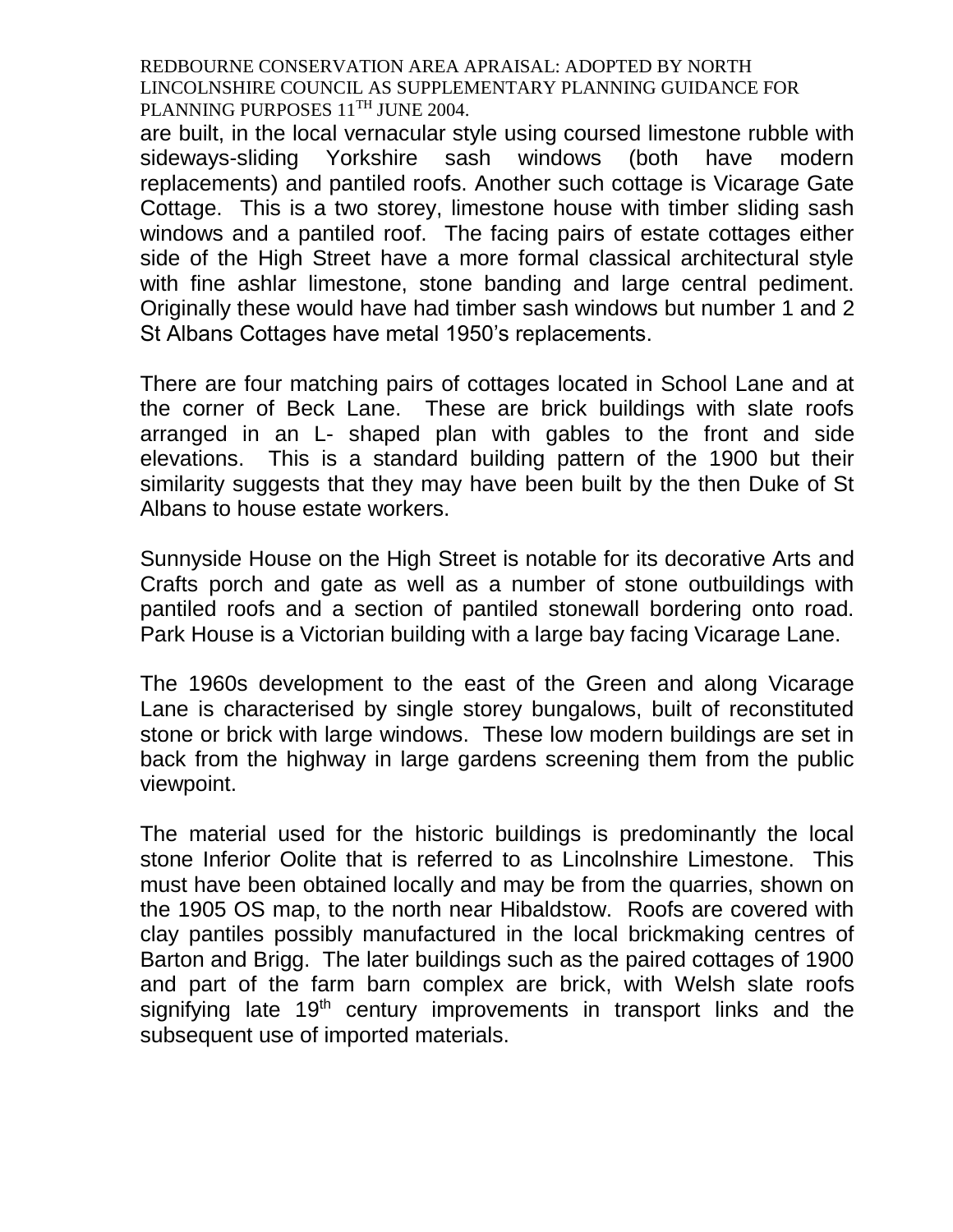## **5.5 Listed Buildings and Buildings of Townscape Merit**

The Church, Manor House, Old Vicarage, Southfields House, Brook House, the Old School, Smithy and the 18<sup>th</sup> century cottages are all included on the Department of Culture, Media and Sport's List of Buildings of special Architectural or Historic Interest. These buildings are identified on the map and described within the text above; further brief list description of these properties can be obtained from North Lincolnshire Council. These buildings are not only important locally but they are also of national significance and there are policies in place to conserve these buildings for future generations.

As part of this appraisal, a number of unlisted buildings have been assessed as being of Townscape Merit. These include the semidetached cottages of c.1900 which were probably built by the Redbourne estate and the public house which although refaced has retained its original form as a coaching Inn with stabling to the rear. These buildings are considered to be of local importance and contribute *positively* to the character of the conservation area and their demolition or substantial alteration would harm the character or appearance of the area. Additionally, because these buildings are an important part of the character of the conservation area, the Council will pay special attention when considering planning applications for alterations and extensions which may adversely affect this character.

# **5.6 Other features of interest**

The treatment of the public highway is in keeping with the rural character of the village with tarmac roadway and pavements edged with concrete kerbs (although there is a stretch of brick kerbing in front of the church). Stretches of the pavement are set back from the road line within wide grass verges. Simply designed aluminium lamp columns light the High Street.

All the properties have distinct boundaries separating the private and public space. These boundaries tend to be low key with the majority of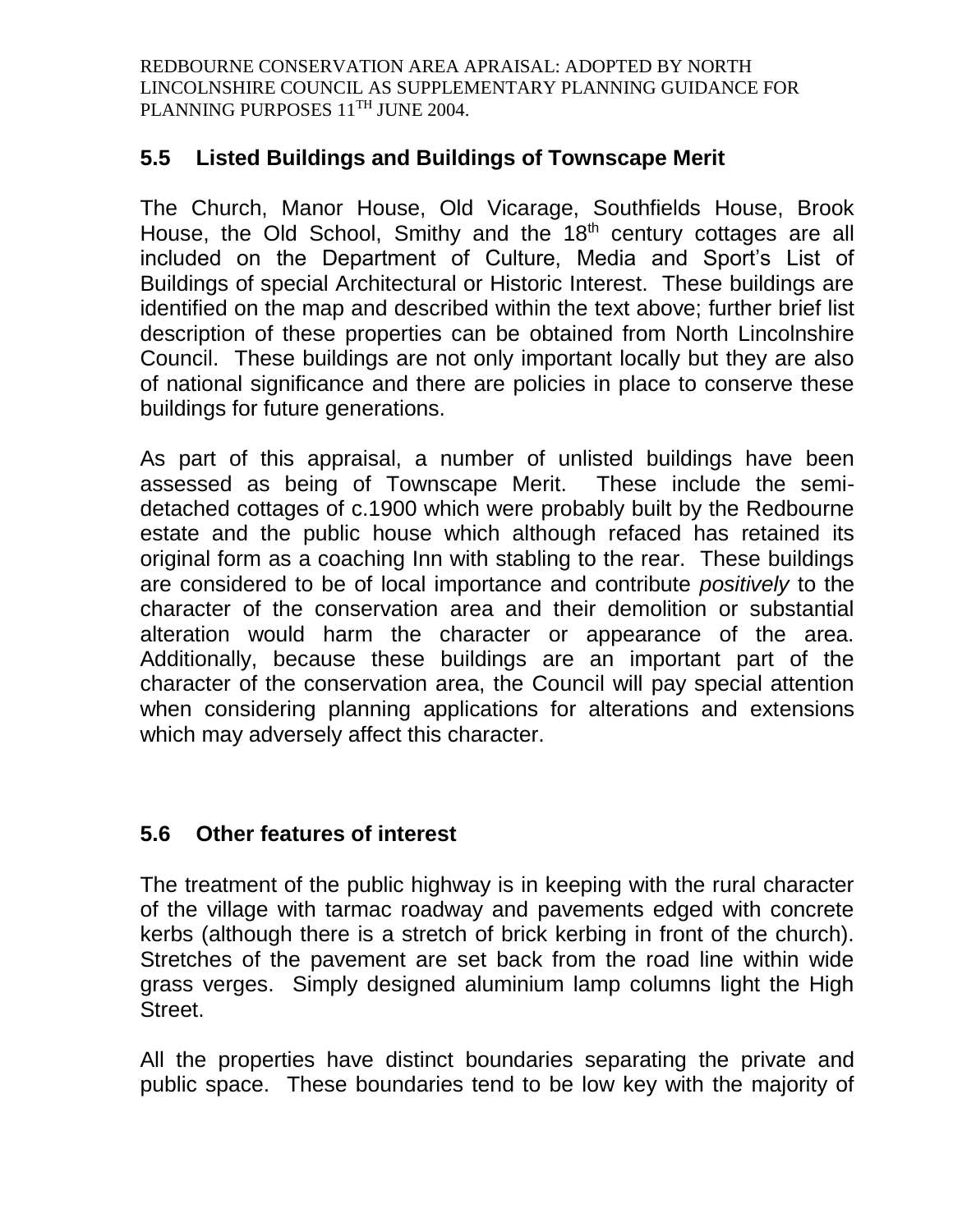gardens around the green being enclosed by low stonewalls backed by planting. In Beck Lane and School Lane the brook defines the front boundary of the properties on the southern side with small bridges giving access to individual properties. A recent development in Beck Lane called Springfield House has a less conspicuous boundary treatment with an obtrusive "ranch" style entrance gate and timber and brick fence. Simple elegant railings set in a low wall enclose the churchyard on its boundary with School Lane. The railings are suffering from some damage and decay that could easily be rectified by conservative repairs. The light coloured timber fence adjacent is less visually pleasing and would benefit from replacement.

There are some examples of historic street furniture worthy of mention: the red telephone kiosk and post box in School Lane; the stocks set in York stone paving slabs by the Old Smithy; and the stone field gate posts at the entrance to the churchyard from Vicarage Lane. The timber benches on the Green and around the pond are more recent additions. These relatively small features add to the interest and character of the area.

To mark the new Millennium in the year 2000 a signpost carved by Richard Collinson of Brigg was erected on part of the Green at the junction of the High Street and Vicarage Lane. The signpost is timber with carvings of people and symbols related to the life in the Redbourne community and is set in a stone plinth, with a plaque giving a short history of the village.

# **6 PROBLEMS AND PRESSURES**

#### **6.1 General introduction**

Within the conservation area of Redbourne there are not a significant number of threats to its character at the present time. New development has had some impact on the setting of the area, significantly increasing the overall size of the village and altering its small rural woodland nature. As many of the properties are dwelling houses there is the possibility that alterations, which are permitted development and therefore do not require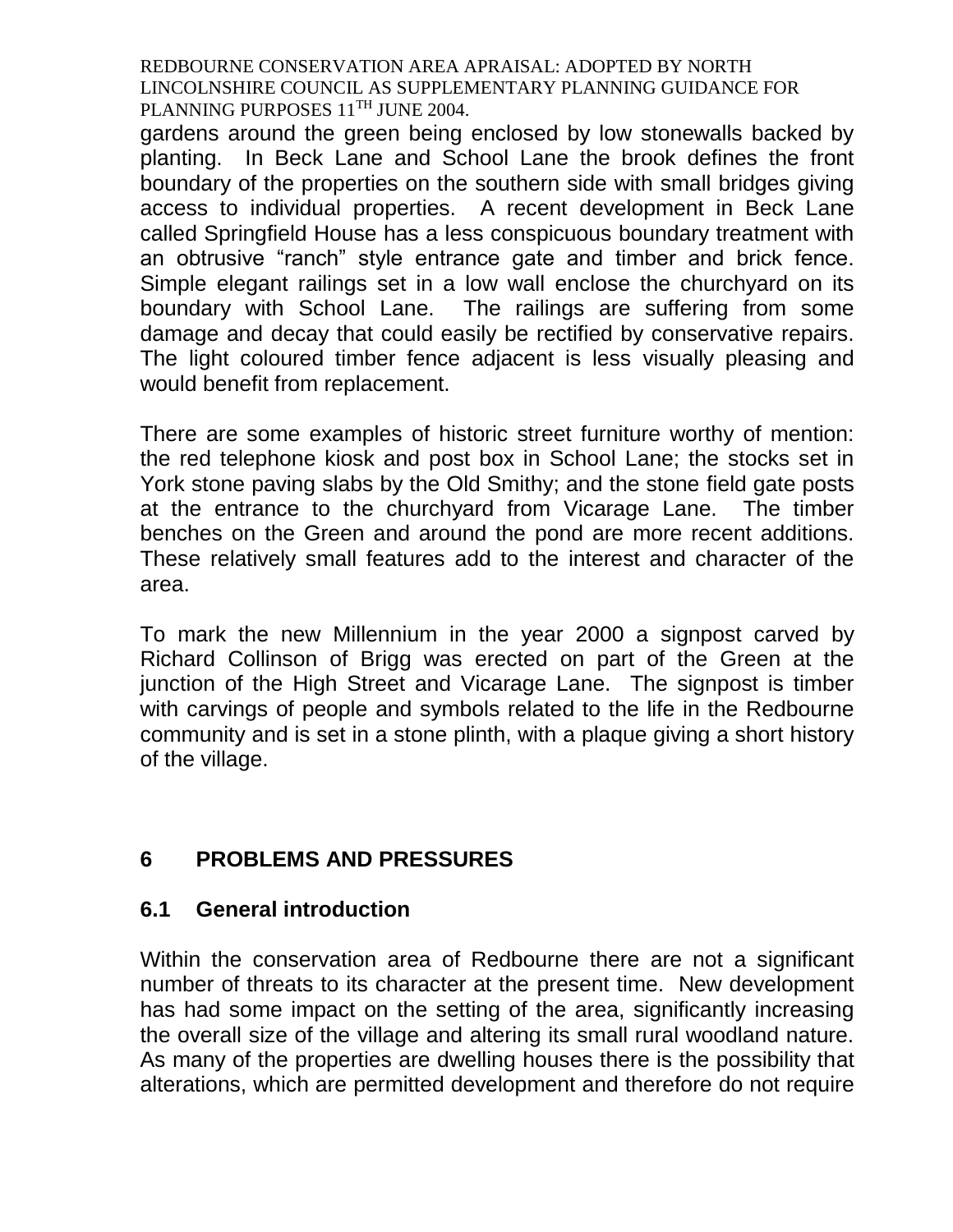planning permission, could have a cumulative negative impact. These changes include the insertion of plastic windows and modern front doors.

# **6 Buildings at Risk**

In general the buildings in the village are well maintained and there are no vacant properties. At present Brook Cottage is in the process of repair and the removal of part of its roof covering makes it vulnerable. The repair work needs to be to be monitored to ensure the building is reinstated as soon as possible.

The railings to the front to the church are in need on some repair and replacement and further lack of maintenance may lead to more rapid decay.

## **6.3 New development**

In recent years there has been substantial new housing development on the edge of the village. Although not within the conservation area these new houses do have an impact on the village as a whole, with the increase in overall population size and the encroachment into the surrounding countryside, which inevitably changes the scale and rural nature of the village. In the recent development at the end of School Lane an area which was identified in the Local Plan as "Public open space" has been lost. The accumulative effect of further new development on the periphery of the village is likely to have a detrimental impact on Redbourne.

National demand for new housing is likely to further pressure on Redbourne to expand. Any new infill development in the historic core or on the peripheries of the village is likely erode the spacious rural wooded character of the village and/or encroach upon the surrounding open countryside.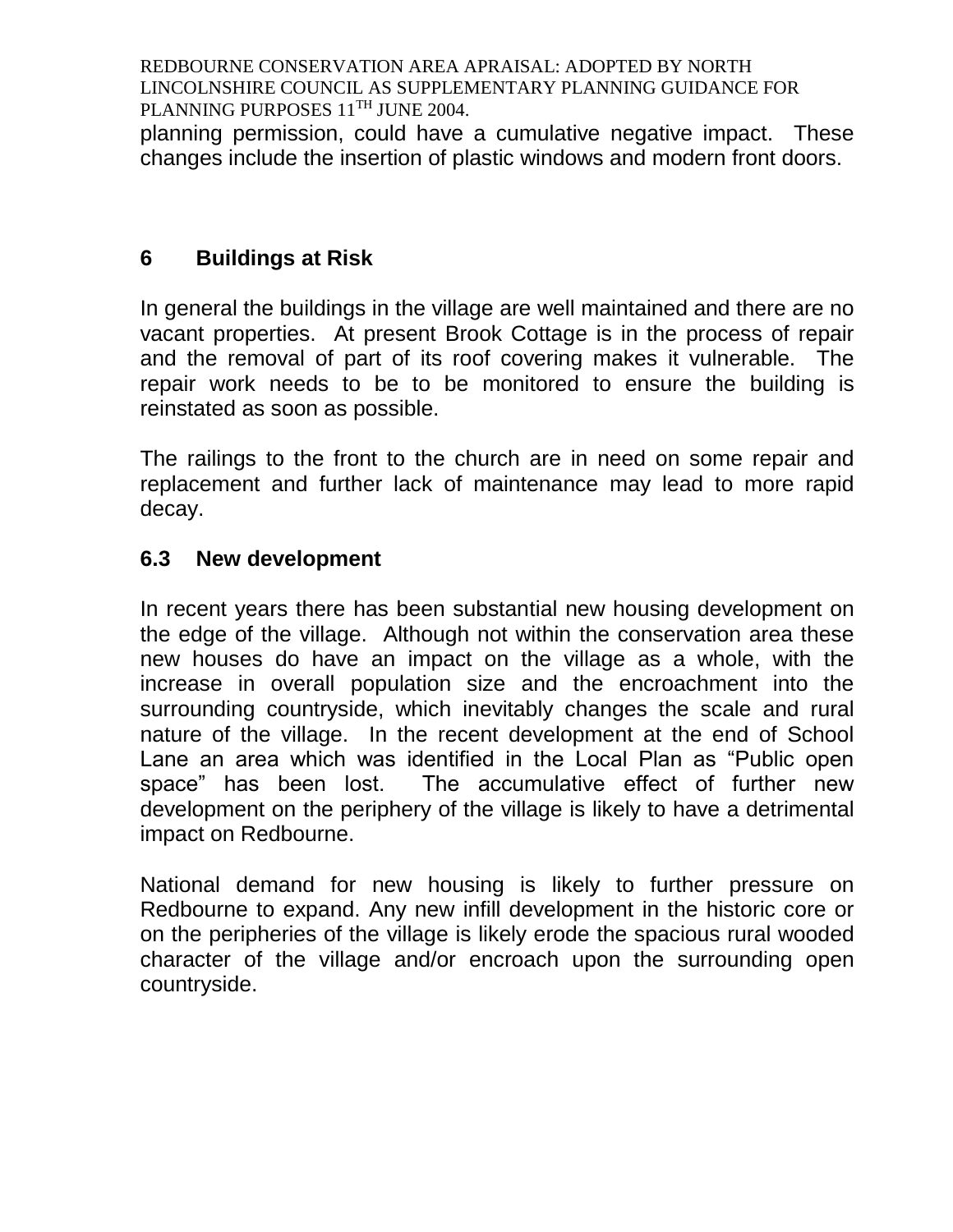## **6.4 Alterations to existing historic buildings**

Small changes to properties such as alterations to windows and roof coverings can have an adverse impact on some buildings, as demonstrated by the 1950's windows and doors at St Albans Cottages. Further incremental change of this nature would have an accumulative negative affect on the character and appearance of Redbourne.

## **6.5 Street audit**

The addition of visual street clutter such as signs and unnecessary street furniture can have a detrimental effect. Fortunately Redbourne is not adversely affected in this way although the concrete litterbins outside the Red Lion Public House and in the Old Smithy are poorly designed and sited and the grey aluminium streetlights are incongruous feature of this rural community.

The use of red paviors for new roadways such as at the entrance to the new houses in Vicarage Lane are an inappropriate material for road surfacing in this rural village. Tarmac with a gravelled finish would be softer in appearance and more in keeping with the character of the conservation area.

# **6.6 Trees**

As the village is full of mature trees some of these are reaching the end of their lives and will be lost through the natural process of decay. An area which where the trees are in particularly poor condition is in the small copse on the southern approach to the village.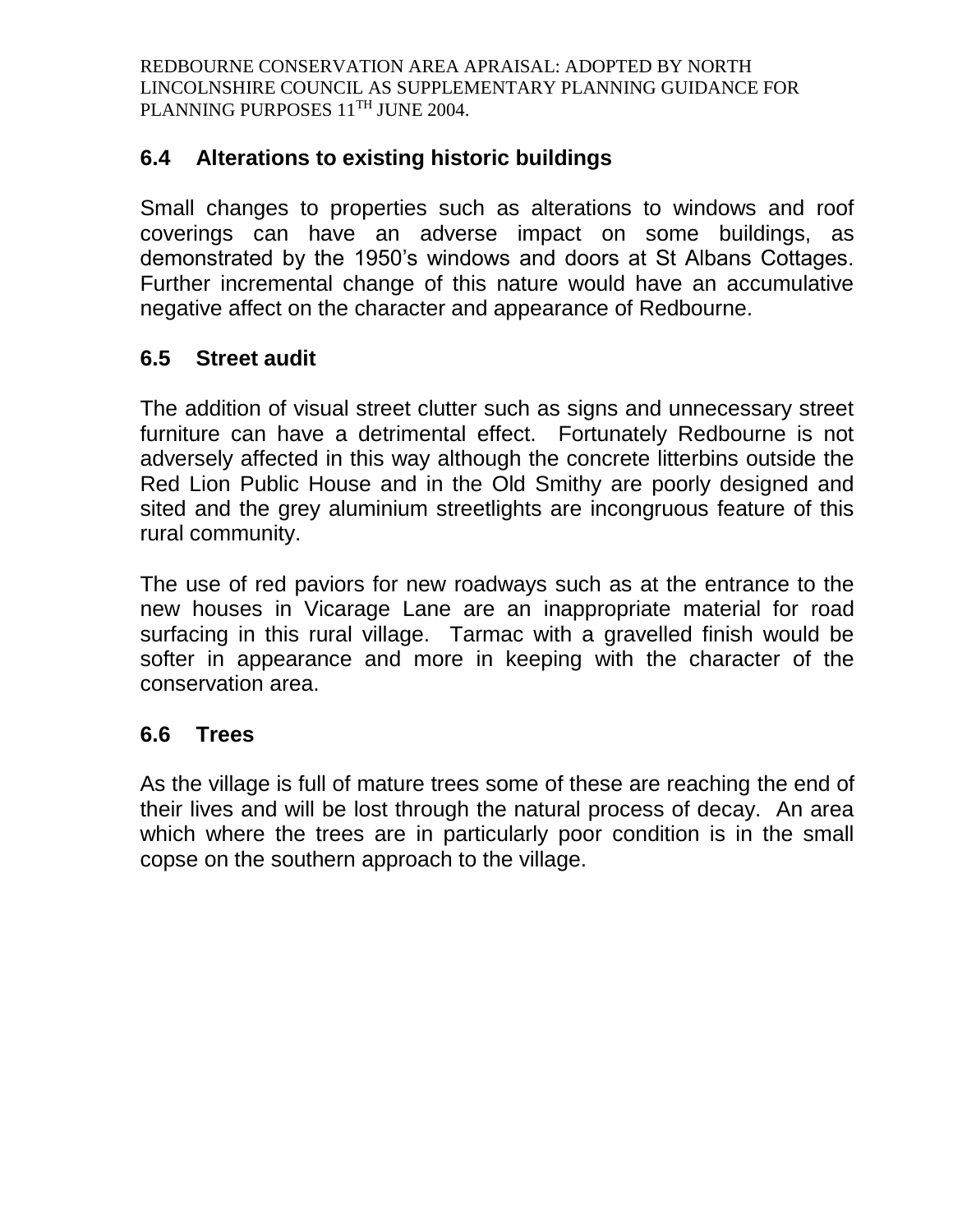# **7 RECOMMENDATIONS**

# **7.1 General**

This section contains a number of recommendations in order to preserve and enhance the character and appearance of Redbourne in the future. These proposals will be subject to public comment prior to being formally adopted as Supplementary Planning Guidance. Further recommendations may be added, or existing ones deleted, as part of the public consultation exercise.

## **7.2 Preservation, enhancement and re-instatement of architectural quality**

- Encourage reinstatement of original features where they have been removed: for example the replacement of windows in St Albans Cottages.
- Repair railing and improve boundary treatment to the church.
- Encourage the retention and reinstatement of boundaries to gardens.
- Agree list of Buildings of Townscape Merit shown on map 3.
- Put forward the following buildings for consideration for listing
	- Sunnyside, High Street (west side)
	- The Barns and stable at Manor Farm although listed as curtilage structures should be considered for individual inclusion.
	- Red Lion Public House, High Street

# **7.3 Environmental and street improvements**

- Maintain the existing surface treatments to roadway and pavements. Any new work should match the existing black tarmac. (materials such as red brick paviors are inappropriate replacement)
- If the lamp columns were painted a dark colour they would be less conspicuous.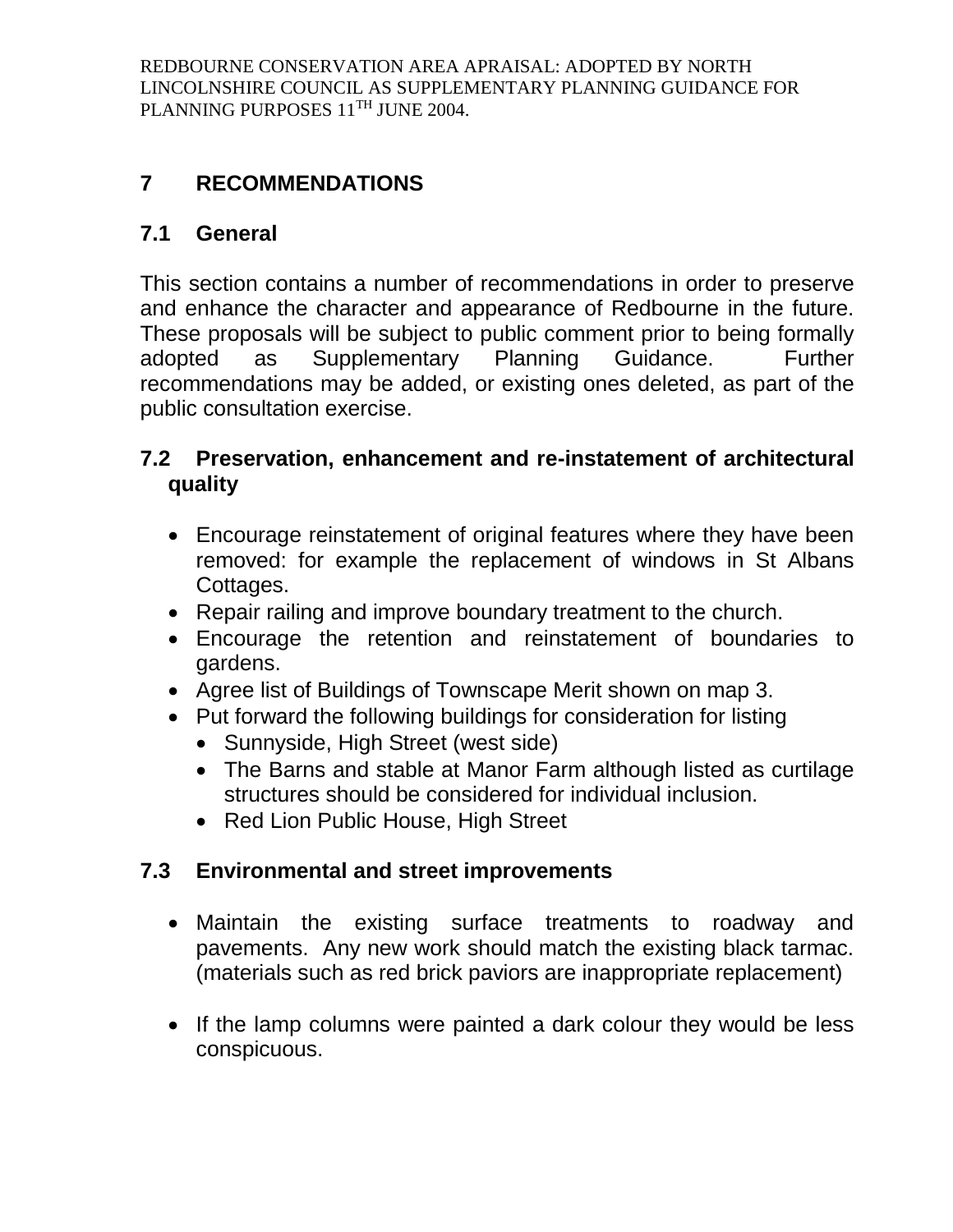- The existing unsightly pole-mounted floodlights illuminating the tower of Church should be replaced with a more sympathetic lighting scheme.
- Replacement of the concrete litter bins with ones which have a greater design quality and could be more discreetly located.

## **7.4 Trees**

 A woodland management strategy is required to ensure the retention of the wooded environment of the village.

## **7.5 Boundary review**

Following a careful survey of the existing conservation area and its immediate environs, the following changes are recommended to the existing boundaries:

*Deletions:*

(i) *Delete* the area of new housing at the south west boundary of the village. It is considered that the new housing is not part of the historic village and the other buildings within the same culde-sac are already excluded the boundaries should be changed. The trees are an important part of the approach to the village contribution to the woodland illusion and therefore should still be included.

# **7.6 Article 4 Direction**

The Council has some powers to control building works under its planning and development control powers although under the present legislation residents are entitled to carry out certain minor works to their houses as "permitted development" i.e. no planning permission is required. The cumulative effect of apparently minor alterations over time can have a major impact, which degrades the overall quality of an area. Examples of this type of change are replacement of original windows with uPVC versions, poorly designed additions, or the removal of original boundaries to gardens.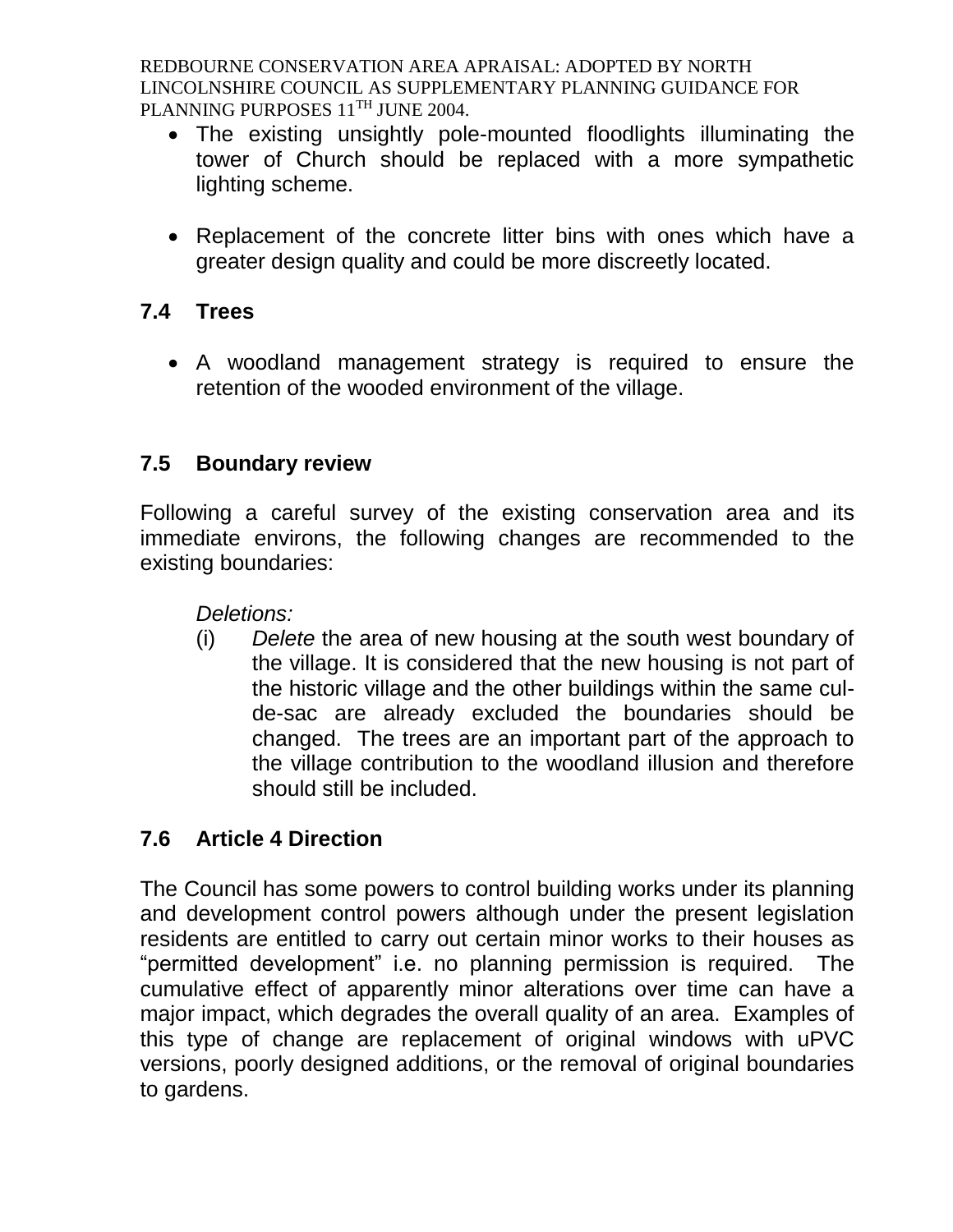As has already been noted, some of the houses within the conservation area have already been adversely affected by such unsuitable alterations visible within the public realm. These include the insertion of modern windows and doors. An Article 4 (2) Direction will be made therefore, to bring such alterations to buildings in use as a single-family dwellings under planning control.

#### **For information on the Redbourne Conservation Area, contact:**

The Environment Team North Lincolnshire Council Church Square House PO Box 42 **Scunthorpe** North Lincolnshire DN15 6XQ Telephone 01724 297396

## **For further information relating to listed buildings and conservation areas, contact:**

English Heritage 23 Savile Row London W1S 2ET General telephone enquiries: 020 7973 3000 Customer Services: 020 7973 4916

#### **For detailed advice on repairing and restoring Georgian houses, contact:**

The Georgian Group 6 Fitzroy Square London W1T 5DX Telephone: 020 7387 1720